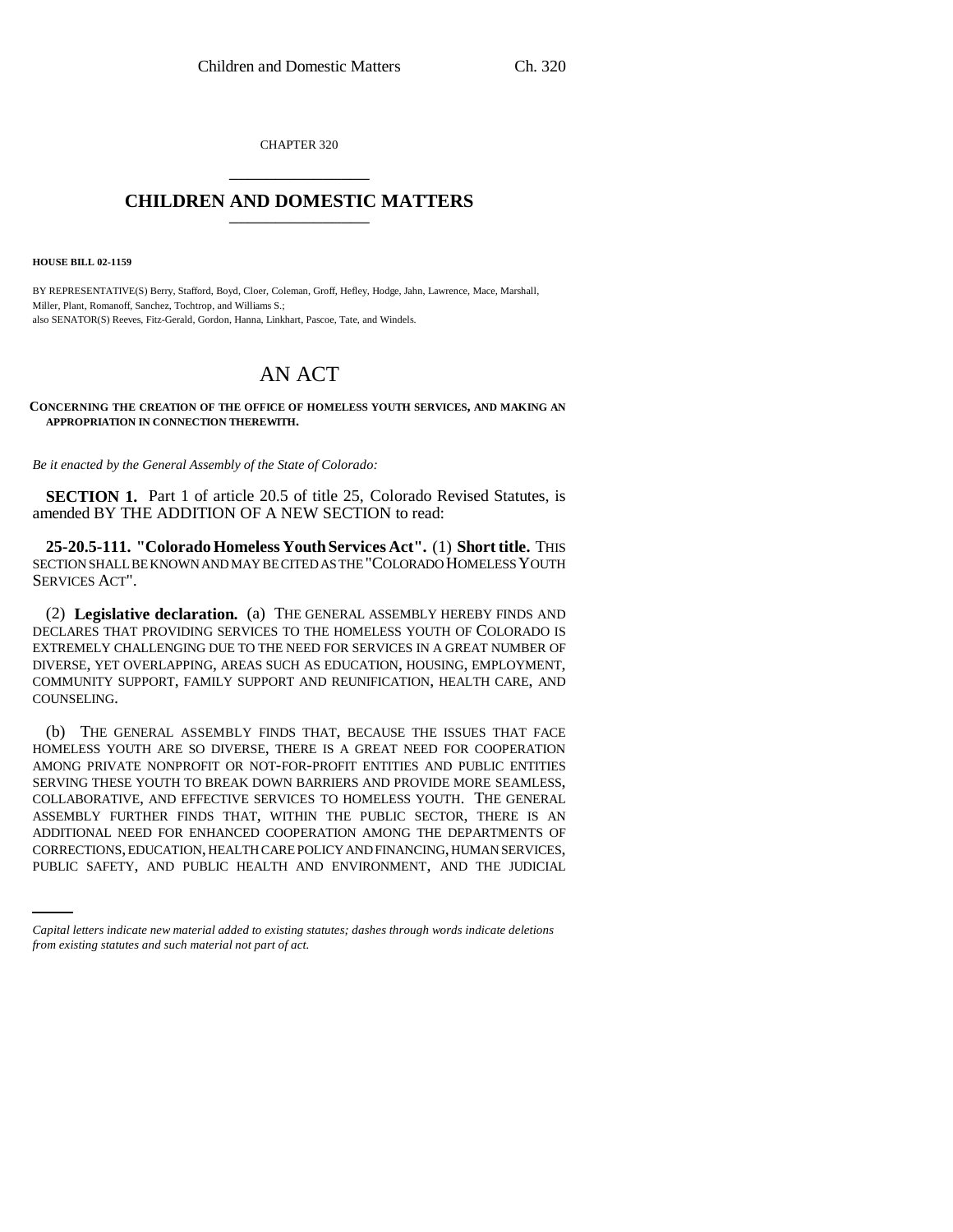## Ch. 320 Children and Domestic Matters

DEPARTMENT TO MORE FULLY SERVE HOMELESS YOUTH. THE GENERAL ASSEMBLY FINDS, HOWEVER, THAT THERE IS NO ONE OFFICE OR PERSON RESPONSIBLE FOR COORDINATING THE PRIVATE NONPROFIT OR NOT-FOR-PROFIT ENTITIES AND PUBLIC ENTITIES PROVIDING SERVICES TO HOMELESS YOUTH.

(c) THE GENERAL ASSEMBLY THEREFORE DECLARES THAT IT IS IN THE BEST INTERESTS OF THE YOUTH OF COLORADO TO ESTABLISH THE OFFICE OF HOMELESS YOUTH SERVICES TO ACT AS A RESOURCE FOR AND A COORDINATOR OF THE EFFORTS OF PUBLIC AND PRIVATE ENTITIES SERVING THE HOMELESS YOUTH OF THE STATE OF COLORADO.

(3) **Definitions.** AS USED IN THIS SECTION, UNLESS THE CONTEXT OTHERWISE REQUIRES:

(a) "ENTITY" MEANS ANY STATE AGENCY, ANY STATE-OPERATED PROGRAM, OR ANY PRIVATE NONPROFIT OR NOT-FOR-PROFIT COMMUNITY-BASED ORGANIZATION.

(b) "HOMELESS YOUTH" MEANS A YOUTH WHO IS AT LEAST FIFTEEN YEARS OF AGE BUT IS YOUNGER THAN TWENTY-ONE YEARS OF AGE AND WHO IS NOT IMPRISONED OR OTHERWISE DETAINED PURSUANT TO A FEDERAL OR STATE LAW AND WHO:

(I) LACKS A FIXED, REGULAR, AND ADEQUATE NIGHTTIME RESIDENCE; OR

(II) HAS A PRIMARY NIGHTTIME RESIDENCE THAT IS:

(A) A SUPERVISED, PUBLICLY OR PRIVATELY OPERATED SHELTER DESIGNED TO PROVIDE TEMPORARY LIVING ACCOMMODATIONS; OR

(B) A PUBLIC OR PRIVATE PLACE NOT DESIGNED FOR, NOR ORDINARILY USED AS, A REGULAR SLEEPING ACCOMMODATION FOR HUMAN BEINGS.

(4) **Office of homeless youth services.** THERE IS HEREBY CREATED THE OFFICE OF HOMELESS YOUTH SERVICES IN THE DIVISION FOR THE PURPOSE OF PROVIDING INFORMATION, COORDINATION, AND SUPPORT SERVICES TO PUBLIC AND PRIVATE ENTITIES SERVING THE HOMELESS YOUTH OF COLORADO. THE OFFICE OF HOMELESS YOUTH SERVICES SHALL SEEK TO:

(a) IDENTIFY AND REMOVE OBSTACLES TO THE PROVISION OF SERVICES;

(b) IMPROVE THE QUALITY OF SERVICES PROVIDED TO HOMELESS YOUTH;

(c) REDUCE NEEDLESS EXPENDITURES CAUSED BY THE PROVISION OF OVERLAPPING SERVICES; AND

(d) IDENTIFY FUNDING RESOURCES AVAILABLE TO ENTITIES SERVING HOMELESS YOUTH.

(5) **Administration.** IN PROVIDING THE SERVICES DESCRIBED IN SUBSECTION (4) OF THIS SECTION, THE OFFICE OF HOMELESS YOUTH SERVICES IS STRONGLY ENCOURAGED TO WORK WITH THE EXECUTIVE DIRECTORS, OR THEIR DESIGNEES, OF THE DEPARTMENTS SPECIFIED IN SECTION 25-20.5-108 (6), AS WELL AS THE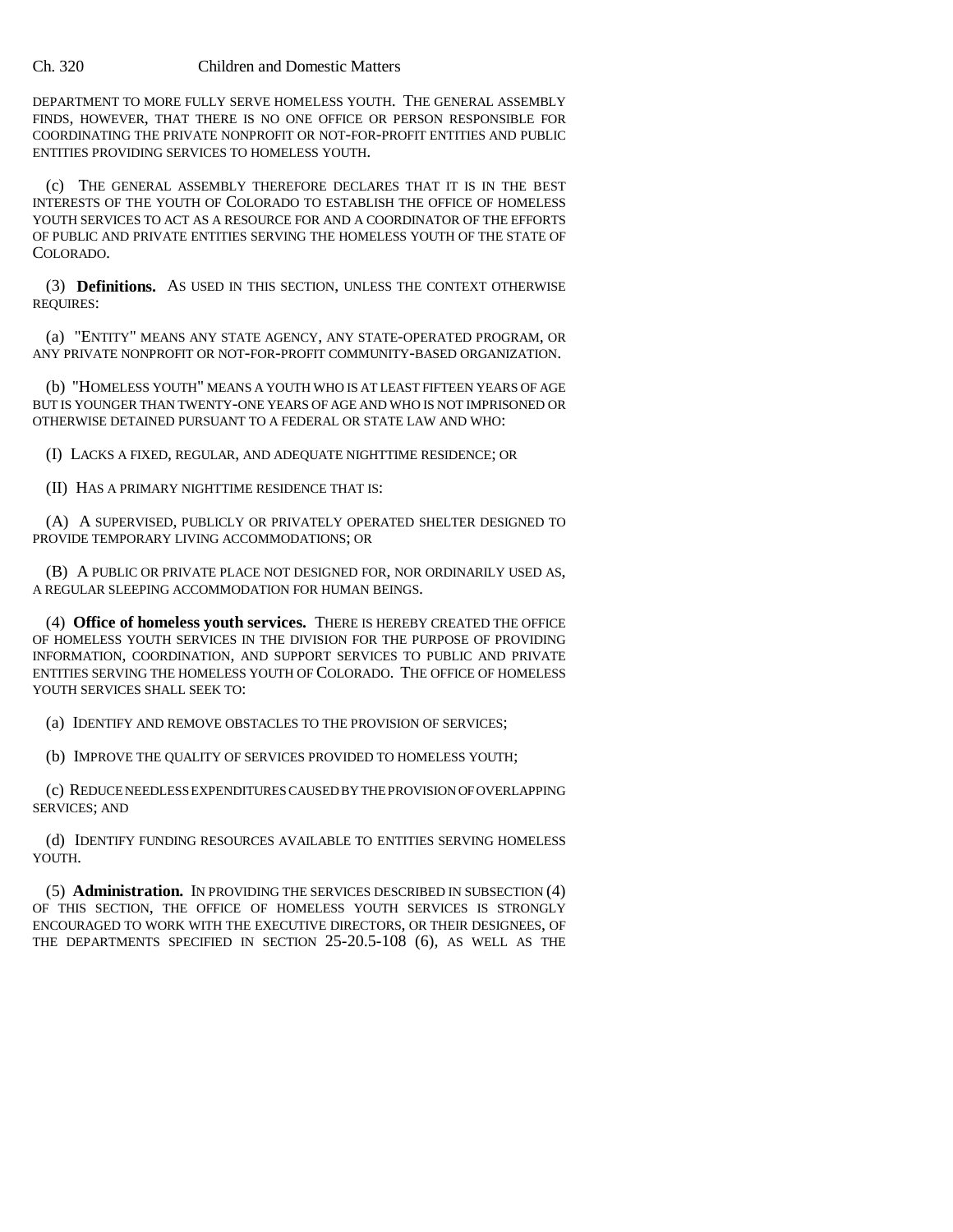COLORADO DEPARTMENT OF PUBLIC HEALTH AND ENVIRONMENT, THE JUDICIAL DEPARTMENT, PRIVATE NONPROFIT AND NOT-FOR-PROFIT ORGANIZATIONS, APPROPRIATE FEDERAL DEPARTMENTS, AND OTHER KEY STAKEHOLDERS IN THE COMMUNITY. AT A MINIMUM, THE OFFICE OF HOMELESS YOUTH SERVICES SHALL HAVE THE FOLLOWING DUTIES:

(a) TO PROVIDE INFORMATION, COORDINATION, AND TECHNICAL ASSISTANCE AS MAY BE NECESSARY TO REDUCE NEEDLESS EXPENDITURES ASSOCIATED WITH THE PROVISION OF OVERLAPPING SERVICES, AND TO IMPROVE THE QUALITY OF SERVICES PROVIDED TO HOMELESS YOUTH;

(b) TO IDENTIFY BOTH PROCEDURAL AND SUBSTANTIVE OBSTACLES TO THE PROVISION OF SERVICES, AND TO MAKE RECOMMENDATIONS TO THE ENTITIES SPECIFIED IN THIS SUBSECTION (5) CONCERNING PROCEDURAL, REGULATORY, OR STATUTORY CHANGES NECESSARY TO REMOVE SUCH OBSTACLES;

(c) TO OBTAIN INFORMATION FROM SERVICE PROVIDERS CONCERNING KNOWN SERVICES AVAILABLE FOR THE HOMELESS YOUTH POPULATION IN THE STATE OF COLORADO, AND TO POST SUCH INFORMATION ON A WEBSITE ON THE INTERNET;

(d) TO DEVELOP, MAINTAIN, AND MAKE AVAILABLE A LISTING OF ALL RIGHTS AND ORGANIZATIONS THAT MAY BE RELEVANT TO THE HOMELESS YOUTH POPULATION IN THE STATE OF COLORADO, INCLUDING BUT NOT LIMITED TO A LISTING OF LEGAL, EDUCATIONAL, AND VICTIMS' RIGHTS AND ORGANIZATIONS RELATED THERETO;

(e) TO OBTAIN INFORMATION CONCERNING KNOWN FUNDING SOURCES AVAILABLE FOR THE HOMELESS YOUTH POPULATION IN THE STATE OF COLORADO:

(f) TO WORK WITH ENTITIES TO IDENTIFY ISSUES CONCERNING SHARING OF INFORMATION IN PROVIDING SERVICES TO HOMELESS YOUTH AND TO FACILITATE RESOLUTION OF SUCH INFORMATION SHARING ISSUES;

(g) TO EXAMINE THE FEDERAL DEFINITION OF "STATUS OFFENDER" AND MAKE LEGISLATIVE RECOMMENDATIONS TO THE ENTITIES SPECIFIED IN THIS SUBSECTION (5) CONCERNING THE RAMIFICATIONS OF DEFINING THIS TERM IN COLORADO STATUTE;

(h) ON OR BEFORE JANUARY 15, 2003, AND ON OR BEFORE JANUARY 15, 2004, TO SUBMIT A WRITTEN REPORT, WHICH MAY BE SUBMITTED ELECTRONICALLY, TO THE GOVERNOR AND TO THE GENERAL ASSEMBLY CONCERNING THE PERFORMANCE OF THE OFFICE OF HOMELESS YOUTH SERVICES AND WHETHER THE OFFICE IS EFFECTIVELY AND EFFICIENTLY MEETING THE GOALS SPECIFIED IN THIS SECTION; AND

(i) TO INCLUDE INFORMATION CONCERNING THE OFFICE OF HOMELESS YOUTH SERVICES IN THE ANNUAL EXECUTIVE SUMMARY REPORT PREPARED AND SUBMITTED PURSUANT TO SECTION 25-20.5-108 (6).

**SECTION 2.** 24-1-119, Colorado Revised Statutes, is amended BY THE ADDITION OF A NEW SUBSECTION to read:

**24-1-119. Department of public health and environment - creation.** (6.5) THE DIVISION OF PREVENTION AND INTERVENTION SERVICES FOR CHILDREN AND